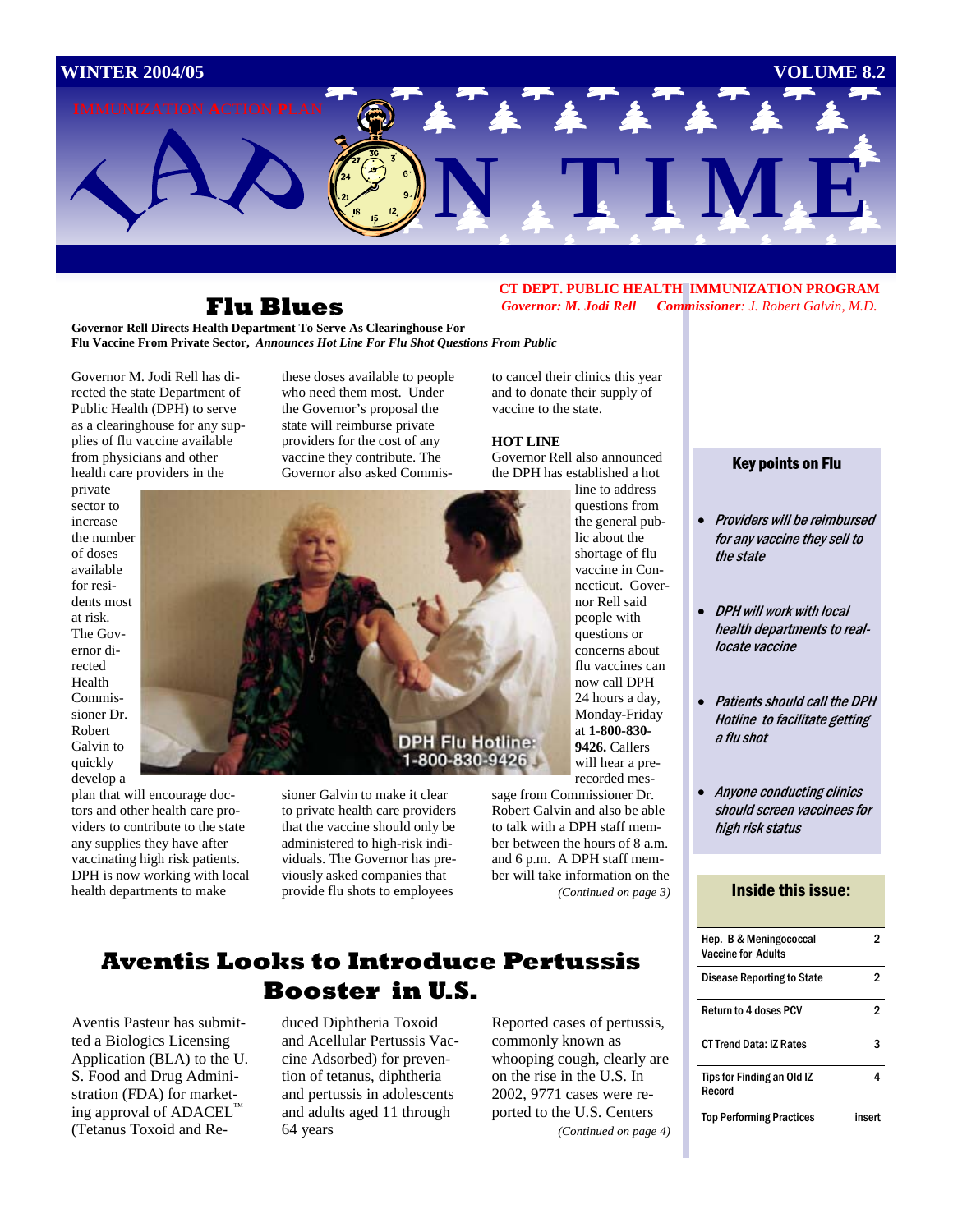

# **Return of the 4-Dose Schedule**

In July 2004, the Centers for Disease<br>Control and Prevention (CDC) recommended a return to the third dose<br>of pneumococcal conjugate vaccine n July 2004, the Centers for Disease Control and Prevention (CDC) recommended a return to the third dose (PCV) due to an increase in production capacity by the manufacturer of the vaccine. Supply of PCV is now sufficient to meet the national demand for vaccine and a return to the routine four dose schedule.  $\odot$ 

#### **REVISED RECOMMENDATIONS FOR USE OF STATE-SUPPLIED PCV**

- **8** Return to a full 4 dose schedule
- **8** Recall all children who were de**ferred from receiving any previous doses**

*Recall postcards are available at no cost from the State Immunization Program. Call (860) 509-7929*

# **Vaccine Available to CHC's for Adults & Students**

new initative by DPH is being offered to Community Health Centers to vaccinate some students<br>living in on campus housing needing meningococcal vaccine and any adult at risk for contract-<br>ing Hep B. The vaccines are being o living in on campus housing needing meningococcal vaccine and any adult at risk for contractpublicly purchased meningococcal vaccine to support college entry requirements for students living in on-campus housing. However, as the vaccine is expensive, out-of-pocket costs for students without

health insurance may be prohibitive. As CHC's see a significant proportion of patients without health insurance, the free vaccine would allow those who need it to receive it. Additionally the hepatitis B vaccine is for use in any adult at risk for Hepatitis B seen for routine care at a CHC facility. As a side note, for the school year commencing in 2005 and each year thereafter, all schools of higher education must provide information including the risks of hep B, to all matriculated students, and must provide notice of the availability of the vaccine. $\circledcirc$ 

**Meningococcal vaccine is required for all CT college students living in on-campus housing** 

# **Reporting Diseases to the State**

The Immunization Program would like to remind providers that cases of pertussis and varicella, as well as all other reportable diseases, must be reported at the time of recognition or suspicion of disease. Please **DO NOT** wait for laboratory confirmation to report. With pertussis, a culture is essential for confirmation. A positive pertussisspecific PCR test is also considered to be confirmatory. If you are unsure of what diseases need to be reported, you may call the Immunization Program at 860-509-7929 or the Epidemiology Program at

860-509-7994 and request a supply of the "Reportable Disease Confidential Case Report Form" (PD-23). For those reporting cases of varicella disease, please use the "Varicella Case Report Form", available from the Immunization Program. If you already have this form but it does not include space for reporting MMR vaccine history, please request the updated form. As a reminder, varicella vaccine is required for all children born in 1997 or later who attend day care, preschool, and school.  $\circledcirc$ 

### **Local IAP Coordinators**

**Bridgeport**  Conrado Barzaga (203) 396-8384

**Danbury**  Irene Litwak (203) 730-5240

**East Hartford**  Rory Angulo (860) 291-7390

**Hartford**  Leticia Marulanda (860) 547-1426 X7033

> **Meriden**  Kate Baker (203) 630-4251

**Middletown**  Loreen Gawel (860) 344-3471

**Naugatuck Valley**  Maritza Rosado (203) 924-9548

**New Britain**  Ramona Anderson (860) 612-2777

**New Haven**  Jennifer Rich (203) 946-7097

**New London**  Mary Ellen Powell (860) 447-8322

**Northeast Region**  Danielle Baillargeon (860) 928-6541 X2013

> **Norwalk**  Pam Bates (203) 854-7728

> **Stamford**  Susan Leifer (203) 977-5098

**Torrington**  Sue Sawula (860) 489-0436

**Uncas**  Ginny Haas (860) 823-1189

**Waterbury**  Randy York (203) 346-3907

**West Haven**  Betty Murphy (203) 937-3665

**Windham**  Karin Davis (860) 423-4534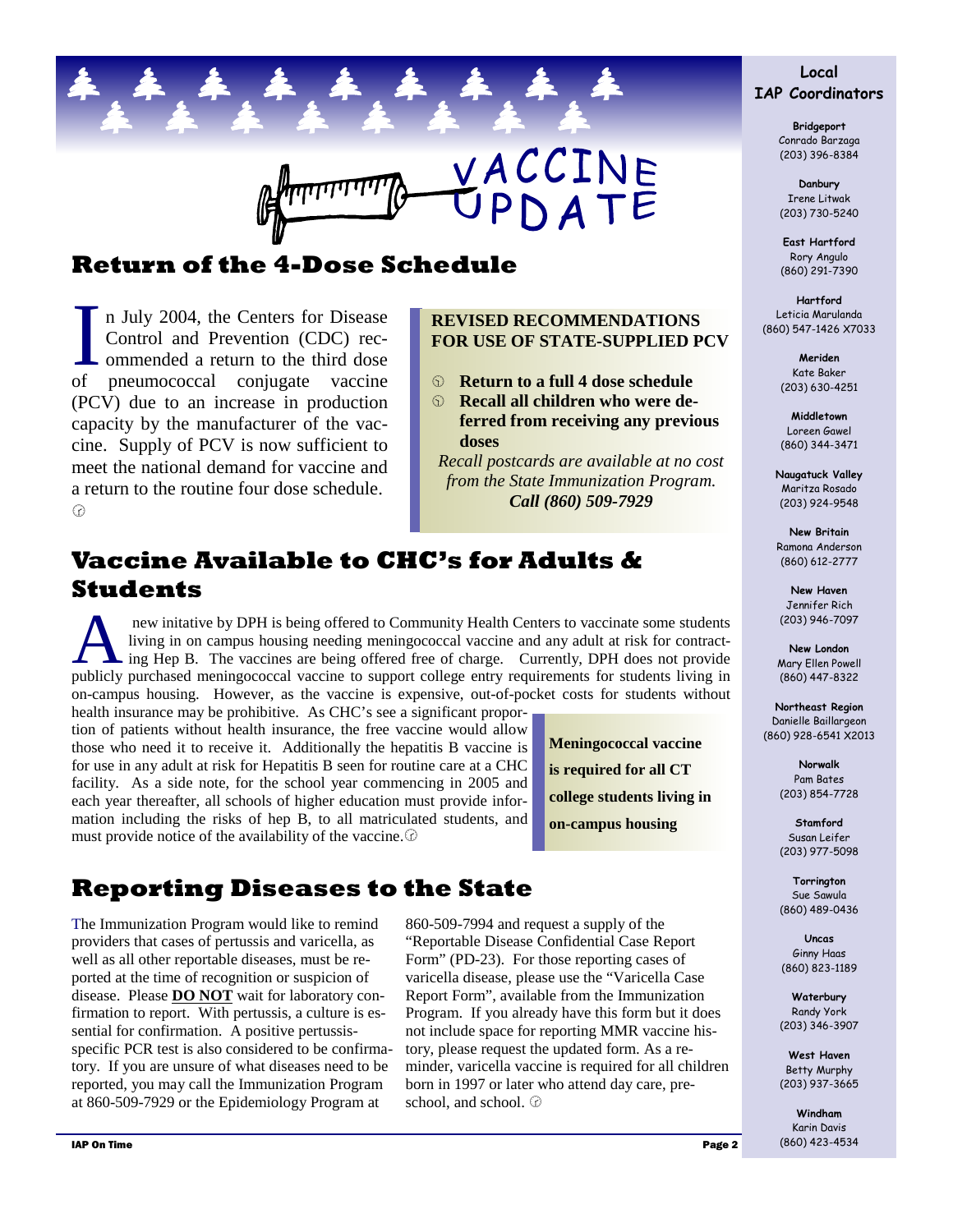### **REGISTRY UPDATE**



Starting in January, pediatric practices may call CIRTS (Nancy Caruk @ 860-509-7912) for their Blue Forms with immunization histories printed of their CIRTS enrolled children entering kindergarten (2000 birth co-

hort.) When calling, leave your name, phone #, facility name and town.



**Immunization Status on 2nd Birthday of Children Enrolled in CIRTS Birth Cohorts: 1998 – 2001** 

| <b>Schedule Used</b><br>4,3,1,3,3                | <b>Up-to-date in CIRTS</b><br># | $\frac{0}{0}$ | <b>Total Number in</b><br><b>CIRTS Registry</b> | <b>Refused Participa-</b><br>tion in CIRTS |
|--------------------------------------------------|---------------------------------|---------------|-------------------------------------------------|--------------------------------------------|
| ¶1998 Birth Cohort<br>$(43,741 \text{ births})$  | 21.541                          | 71%           | 30,548                                          | 3%                                         |
| 1999 Birth Cohort<br>$(43,300 \text{ births})$   | 24,490                          | 71%           | 34,563                                          | 5%                                         |
| *2000 Birth Cohort<br>$(42, 659 \text{ births})$ | 28,105                          | 82%           | 34,111                                          | 7%                                         |
| 2001 Birth Cohort<br>$(40.584 \text{ births})$   | 28,509                          | 82%           | 34,819                                          | 10%                                        |

**Schedule 4,3,1,3,3:** 4 DTP/DTaP, 3 polio, 1 MMR on/after first birthday, 3 Hepatitis, 3 HIB \*Due to the DTaP shortage in 2001, the 4<sup>th</sup> dose of DTaP was given a grace period of up to 6 months after age 2 f 1998 was the first year that all children born in CT were offered an opportunity to enroll in CIRTS

# **Flu, Ctd.**

#### *(Continued from page 1)*

patient. DPH will then feed the daily information back to the local health departments to help them ascertain the demand for flu shots. The intention is that with this information, flu clinics may be allocated more effectively across the state.

#### **SUPPLY EMERGENCY**

On Oct. 15 Governor Rell declared a "supply emergency" for the influenza vaccine to combat evidence of price gouging and to better manage the distribution of scarce supplies. Under this declaration, the Governor directed the Office of the Chief State's Attorney, the Attorney General, and the Departments of Consumer Protection, Public Health and Insurance to take all appropriate actions to investigate and enforce violations of Chapter 743h of the Connecticut General Statutes

(profiteering statute). Such enforcement could include criminal and civil prosecution, steep fines and imprisonment. The Governor also authorized a special telephone number and e-mail address for the pub-

lic to use to report information about suspected price gouging of the flu vaccine. This type of information can be reported to:

• **Telephone: (860) 509- 8000** 

• **E-mail: price.gouging. dph@po.state.ct.us** j